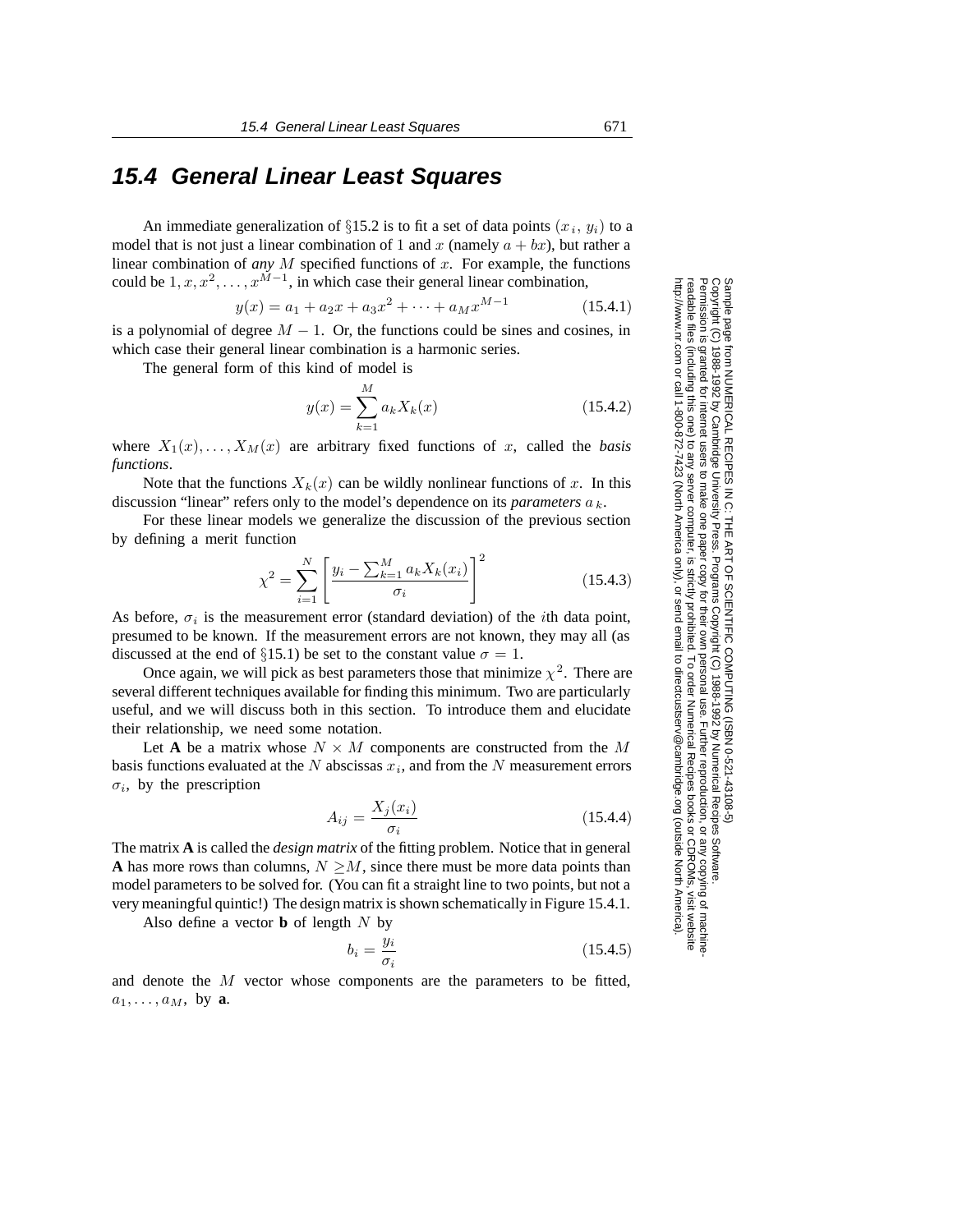basis functions -

*X*1(*x*1) σ1 *x*<sup>1</sup> *X*2(*x*1) σ1 . . . *XM*(*x*1) σ1 *<sup>X</sup>*1( ) *<sup>X</sup>*2( ) . . . *XM*( ) *X*1(*x*2) σ2 *x*<sup>2</sup> *X*2(*x*2) σ2 . . . *XM*(*x*2) σ2 . . . . . . . . . . . . . . . . . . . . . *X*1(*xN*) σ*N xN X*2(*xN*) σ*N* . . . *XM*(*xN*) σ*N* data points

Figure 15.4.1. Design matrix for the least-squares fit of a linear combination of M basis functions to N data points. The matrix elements involve the basis functions evaluated at the values of the independent variable at which measurements are made, and the standard deviations of the measured dependent variable. The measured values of the dependent variable do not enter the design matrix.

### **Solution by Use of the Normal Equations**

The minimum of (15.4.3) occurs where the derivative of  $\chi^2$  with respect to all  $M$  parameters  $a_k$  vanishes. Specializing equation (15.1.7) to the case of the model  $(15.4.2)$ , this condition yields the M equations

$$
0 = \sum_{i=1}^{N} \frac{1}{\sigma_i^2} \left[ y_i - \sum_{j=1}^{M} a_j X_j(x_i) \right] X_k(x_i) \qquad k = 1, ..., M \qquad (15.4.6)
$$

Interchanging the order of summations, we can write (15.4.6) as the matrix equation

$$
\sum_{j=1}^{M} \alpha_{kj} a_j = \beta_k \tag{15.4.7}
$$

Permission is granted for internet users to make one paper copy for their own personal use. Further reproduction, or any copyin

computer, is strictly prohibited. To order Numerical Recipes books

or send email to directcustserv@cambridge.org (outside North America).

Sample page from NUMERICAL RECIPES IN C: THE ART OF SCIENTIFIC COMPUTING (ISBN 0-521-43108-5)

Programs Copyright (C) 1988-1992 by Numerical Recipes Software.

g of machine-

or CDROMs, visit website

Copyright (C) 1988-1992 by Cambridge University Press.

readable files (including this one) to any server

http://www.nr.com or call 1-800-872-7423 (North America only),

where

$$
\alpha_{kj} = \sum_{i=1}^{N} \frac{X_j(x_i) X_k(x_i)}{\sigma_i^2}
$$
 or equivalently  $[\alpha] = \mathbf{A}^T \cdot \mathbf{A}$  (15.4.8)

an  $M \times M$  matrix, and

$$
\beta_k = \sum_{i=1}^{N} \frac{y_i X_k(x_i)}{\sigma_i^2}
$$
 or equivalently  $[\beta] = \mathbf{A}^T \cdot \mathbf{b}$  (15.4.9)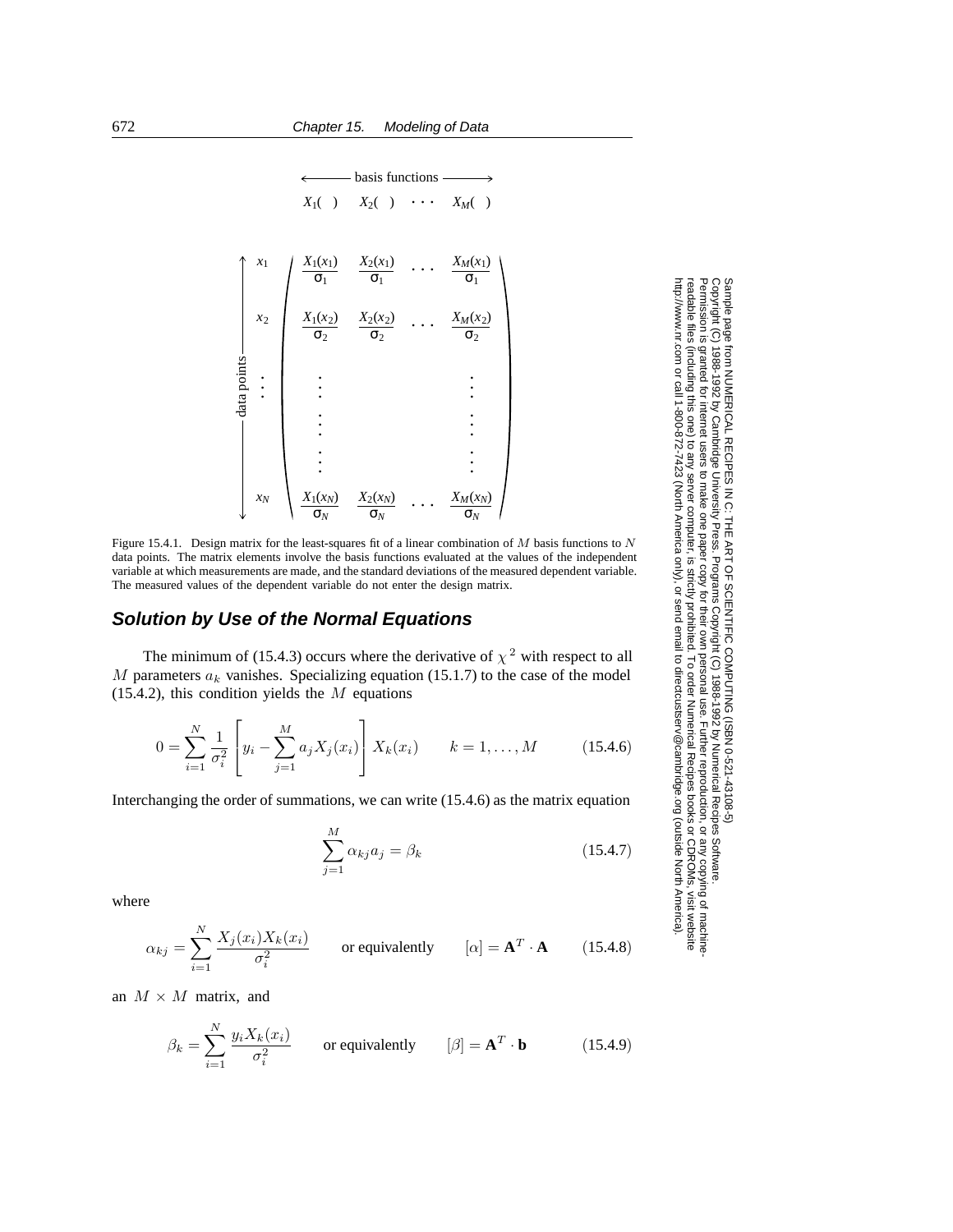a vector of length M.

The equations (15.4.6) or (15.4.7) are called the *normal equations* of the leastsquares problem. They can be solved for the vector of parameters **a** by the standard methods of Chapter 2, notably LU decomposition and backsubstitution, Choleksy decomposition, or Gauss-Jordan elimination. In matrix form, the normal equations can be written as either

$$
[\alpha] \cdot \mathbf{a} = [\beta] \qquad \text{or as} \qquad (\mathbf{A}^T \cdot \mathbf{A}) \cdot \mathbf{a} = \mathbf{A}^T \cdot \mathbf{b} \tag{15.4.10}
$$

The inverse matrix  $C_{jk} \equiv [\alpha]_{jk}^{-1}$  is closely related to the probable (or, more selv *standard*) uncertainties of the estimated parameters **a**. To estimate these precisely, *standard*) uncertainties of the estimated parameters **a**. To estimate these uncertainties, consider that

$$
a_j = \sum_{k=1}^{M} [\alpha]_{jk}^{-1} \beta_k = \sum_{k=1}^{M} C_{jk} \left[ \sum_{i=1}^{N} \frac{y_i X_k(x_i)}{\sigma_i^2} \right]
$$
 (15.4.11)

and that the variance associated with the estimate  $a_j$  can be found as in (15.2.7) from

$$
\sigma^2(a_j) = \sum_{i=1}^N \sigma_i^2 \left(\frac{\partial a_j}{\partial y_i}\right)^2 \tag{15.4.12}
$$

Note that  $\alpha_{jk}$  is independent of  $y_i$ , so that

$$
\frac{\partial a_j}{\partial y_i} = \sum_{k=1}^{M} C_{jk} X_k(x_i) / \sigma_i^2
$$
 (15.4.13)

Consequently, we find that

$$
\sigma^{2}(a_{j}) = \sum_{k=1}^{M} \sum_{l=1}^{M} C_{jk} C_{jl} \left[ \sum_{i=1}^{N} \frac{X_{k}(x_{i}) X_{l}(x_{i})}{\sigma_{i}^{2}} \right]
$$
(15.4.14)

The final term in brackets is just the matrix  $[\alpha]$ . Since this is the matrix inverse of  $[C]$ , (15.4.14) reduces immediately to

$$
\sigma^2(a_j) = C_{jj} \tag{15.4.15}
$$

In other words, the diagonal elements of  $[C]$  are the variances (squared uncertainties) of the fitted parameters **a**. It should not surprise you to learn that the off-diagonal elements  $C_{jk}$  are the covariances between  $a_j$  and  $a_k$  (cf. 15.2.10); but we shall defer discussion of these to §15.6.

We will now give a routine that implements the above formulas for the general linear least-squares problem, by the method of normal equations. Since we wish to compute not only the solution vector **a** but also the covariance matrix  $[C]$ , it is most convenient to use Gauss-Jordan elimination (routine gauss  $\gamma$  of  $\S$ 2.1) to perform the linear algebra. The operation count, in this application, is no larger than that for  $LU$ decomposition. If you have no need for the covariance matrix, however, you can save a factor of 3 on the linear algebra by switching to LU decomposition, without

Permission is granted for internet users to make one paper copy for their own personal use. Further reproduction, or any copyin Copyright (C) 1988-1992 by Cambridge University Press.Sample page from NUMERICAL RECIPES IN C: THE ART OF SCIENTIFIC COMPUTING (ISBN 0-521-43108-5)<br>Copyright (C) 1988-1992 by Cambridge University Press. Programs Copyright (C) 1988-1992 by Numerical Recipes Software<br>Permissio Programs Copyright (C) 1988-1992 by Numerical Recipes Software. Sample page from NUMERICAL RECIPES IN C: THE ART OF SCIENTIFIC COMPUTING (ISBN 0-521-43108-5) g of machinereadable files (including this one) to any servercomputer, is strictly prohibited. To order Numerical Recipes booksor CDROMs, visit website http://www.nr.com or call 1-800-872-7423 (North America only),or send email to directcustserv@cambridge.org (outside North America).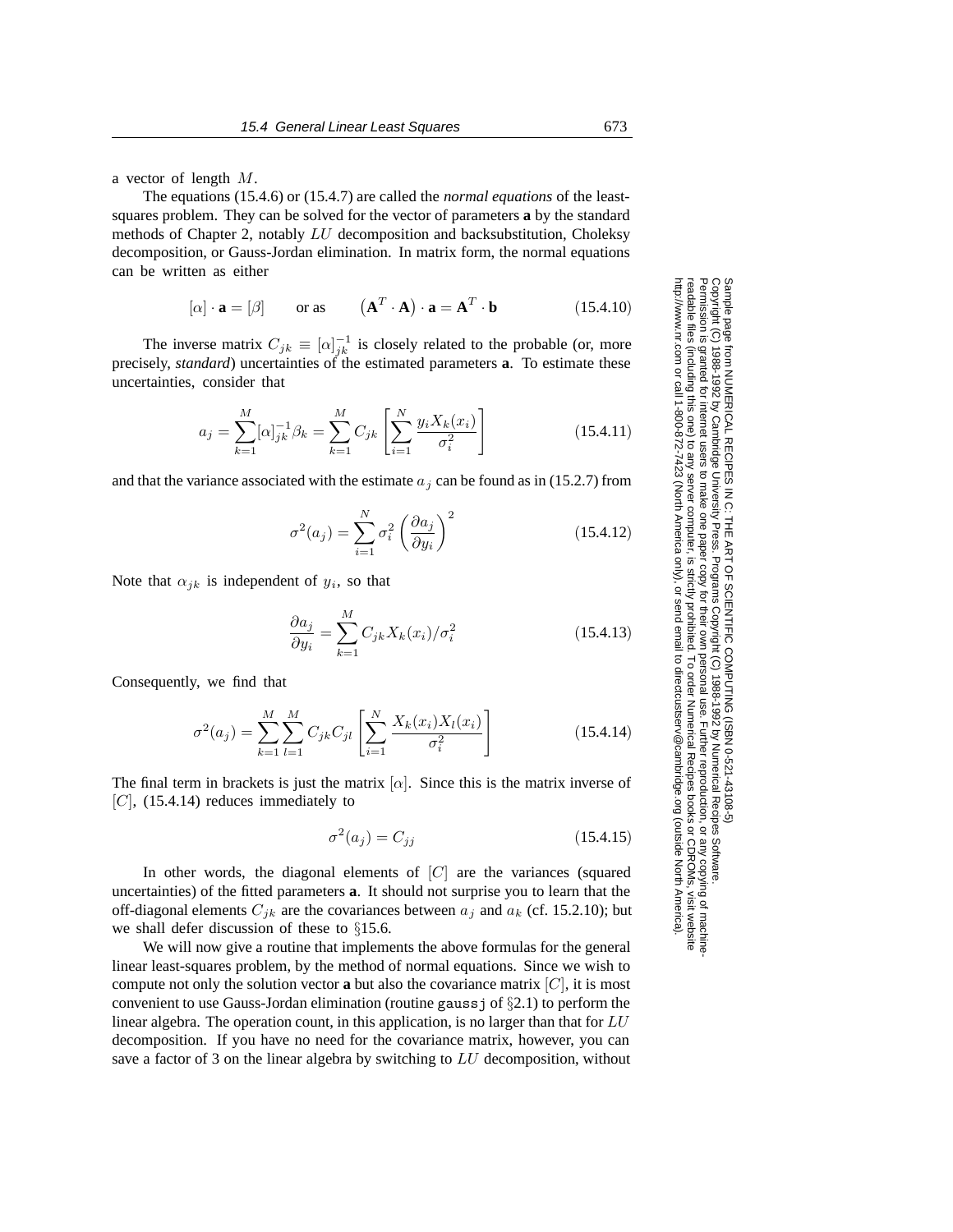computation of the matrix inverse. In theory, since  $A^T \cdot A$  is positive definite, Cholesky decomposition is the most efficient way to solve the normal equations. However, in practice most of the computing time is spent in looping over the data to form the equations, and Gauss-Jordan is quite adequate.

We need to warn you that the solution of a least-squares problem directly from the normal equations is rather susceptible to roundoff error. An alternative, and preferred, technique involves  $QR$  decomposition (§2.10, §11.3, and §11.6) of the design matrix **A**. This is essentially what we did at the end of §15.2 for fitting data to a straight line, but without invoking all the machinery of  $QR$  to derive the necessary formulas. Later in this section, we will discuss other difficulties in the least-squares problem, for which the cure is*singular value decomposition* (SVD), of which we give an implementation. It turns out that SVD also fixes the roundoff problem, so it is our recommended technique for all but "easy" least-squares problems. It is for these easy problems that the following routine, which solves the normal equations, is intended.

The routine below introduces one bookkeeping trick that is quite useful in practical work. Frequently it is a matter of "art" to decide which parameters  $a_k$ in a model should be fit from the data set, and which should be held constant at fixed values, for example values predicted by a theory or measured in a previous experiment. One wants, therefore, to have a convenient means for "freezing" and "unfreezing" the parameters  $a_k$ . In the following routine the total number of parameters  $a_k$  is denoted ma (called M above). As input to the routine, you supply an array  $i\in[1...m]$ , whose components are either zero or nonzero (e.g., 1). Zeros indicate that you want the corresponding elements of the parameter vector  $a[1 \tcdot \tcdot a]$ to be held fixed at their input values. Nonzeros indicate parameters that should be fitted for. On output, any frozen parameters will have their variances, and all their covariances, set to zero in the covariance matrix.

```
#include "nrutil.h"
```

```
void lfit(float x[], float y[], float sig[], int ndat, float a[], int ia[],
    int ma, float **covar, float *chisq, void (*funcs)(float, float [], int))
Given a set of data points x[1..ndat], y[1..ndat] with individual standard deviations
sig[1..ndat], use \chi^2 minimization to fit for some or all of the coefficients a[1..ma] of
a function that depends linearly on a, y = \sum_i \mathbf{a}_i \times \mathbf{afunc}_i(x). The input array \mathtt{ia[1..ma]}indicates by nonzero entries those components of a that should be fitted for, and by zero entries
those components that should be held fixed at their input values. The program returns values
for a[1..ma], \chi^2 = chisq, and the covariance matrix covar [1..ma][1..ma]. (Parameters
held fixed will return zero covariances.) The user supplies a routine func(x,afunc,ma) that
returns the ma basis functions evaluated at x = x in the array afunc [1..ma].
{
```

```
void covsrt(float **covar, int ma, int ia[], int mfit);
void gaussj(float **a, int n, float **b, int m);
int i,j,k,l,m,mfit=0;
float ym,wt,sum,sig2i,**beta,*afunc;
beta=matrix(1,ma,1,1);
afunc=vector(1,ma);
for (j=1; j<=max; j++)if (ia[j]) mfit++;
if (mfit == 0) nrerror("lfit: no parameters to be fitted");
                                       Initialize the (symmetric) matrix.
    for (k=1; k<=mfit; k++) covar[j][k]=0.0;
    beta[j][1]=0.0;
}
for (i=1;i<=ndat;i++) { Loop over data to accumulate coefficients of
```
the normal equations.

Sample page fr<br>Copyright (C) 1<br>Permission is g<br>readable files (i Copyright (C) 1988-1992 by Cambridge University Press.Sample page from NUMERICAL RECIPES IN C: THE ART OF SCIENTIFIC COMPUTING (ISBN 0-521-43108-5) http://www.nr.com or call 1-800-872-7423 (North America only),readable files (including this one) to any serverPermission is granted for internet users to make one paper copy for their own personal use. Further reproduction, or any copyin computer, is strictly prohibited. To order Numerical Recipes booksPrograms Copyright (C) 1988-1992 by Numerical Recipes Software. or send email to directcustserv@cambridge.org (outside North America). or CDROMs, visit website g of machine-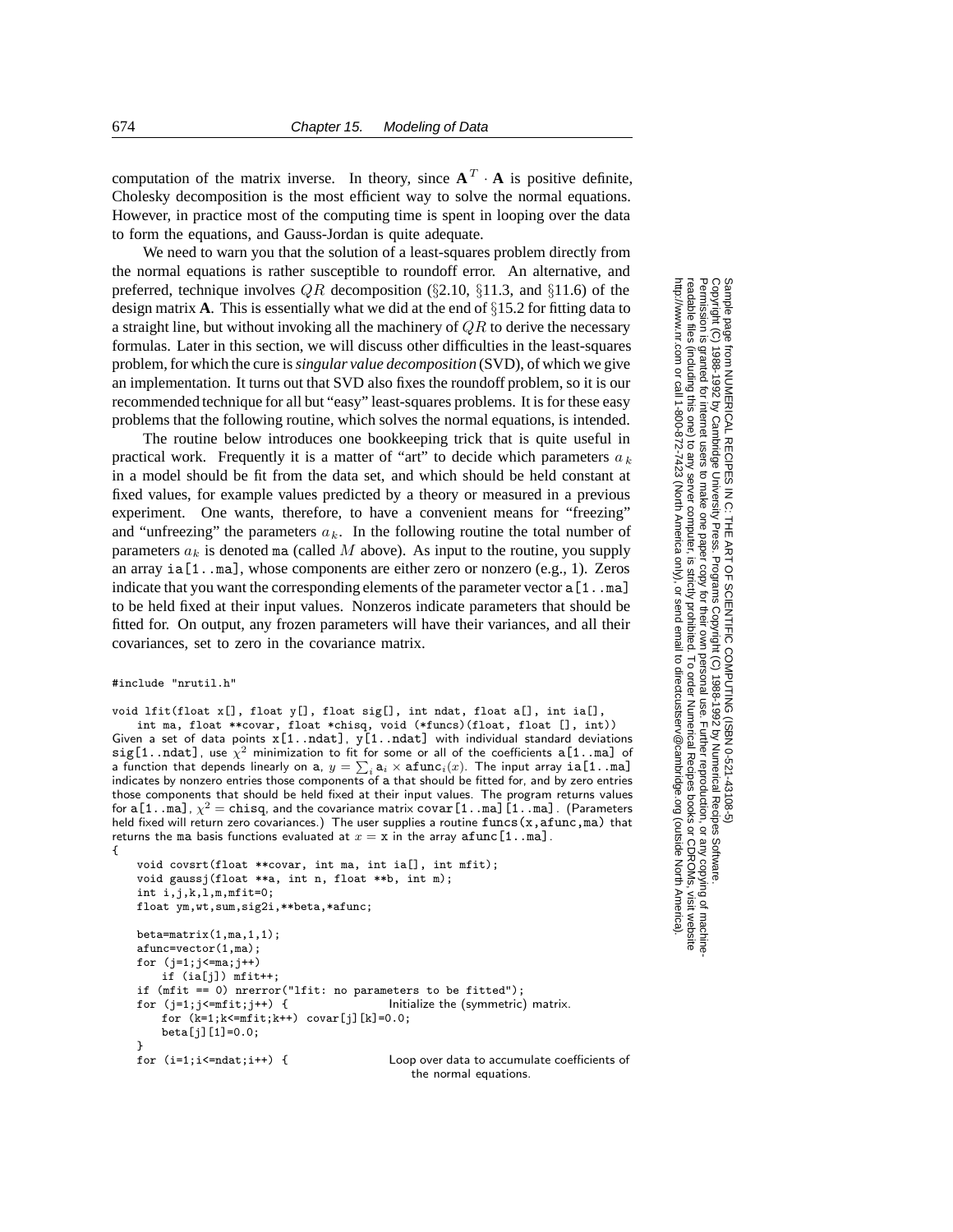```
(*funcs)(x[i],afunc,ma);ym=y[i];<br>if (mfit < ma) {
        (mfit < ma) {<br>
for (i=1; i<=ma; i++)<br>
for (i=1; i<=ma; i++)<br>
for (i=1; i<=ma; i++)of the fitting function.
             if (!ia[j]) ym -= a[j]*afunc[j];}
    sig2i=1.0/SQR(sig[i]);
    for (j=0,l=1;l<=ma;l++) {
         if (ia[l]) {
             wt=afunc[l]*sig2i;
             for (j++,k=0,m=1;m<=l;m++)
                 if (ia[m]) covar[j][++k] += wt*afunc[m];beta[j][1] += ym*wt;}
    }
}<br>for (j=2;j<=mfit;j++)
                                            Fill in above the diagonal from symmetry.
    for (k=1; k< j; k++)covar[k][j] = covar[j][k];gaussj(covar,mfit,beta,1); Matrix solution.
for (j=0,1=1;1<=ma;1++)<br>if (ia[1]) a[1]=beta[++j][1];Partition solution to appropriate coefficients
*chisq=0.0;<br>
for (i=1;i<=ndat;i++) { \qquad Evaluate \chi^2 of the fit.
for (i=1;i<=ndat;i++) {
    (*funcs)(x[i],afunc,ma);for (sum=0.0, j=1; j<=ma; j++) sum += a[j]*afunc[j];*chisq += SQR((y[i]-sum)/sig[i]);
}<br>covsrt(covar,ma,ia,mfit);
                                            Sort covariance matrix to true order of fitting<br>coefficients
free vector(afunc.1,ma):
free_matrix(beta,1,ma,1,1);
```
That last call to a function covsrt is only for the purpose of spreading the covariances back into the full  $m \times m$  covariance matrix, in the proper rows and columns and with zero variances and covariances set for variables which were held frozen.

The function covsrt is as follows.

}

#define SWAP(a,b) {swap=(a);(a)=(b);(b)=swap;}

void covsrt(float \*\*covar, int ma, int ia[], int mfit) Expand in storage the covariance matrix covar, so as to take into account parameters that are being held fixed. (For the latter, return zero covariances.) {

```
int i.i.k;
    float swap;
    for (i=mfit+1;i<=ma;i++)
       for (j=1; j<=i; j++) covar[i][j]=covar[j][i]=0.0;
    k=mfit;
   for (j=ma;j>=1;j--) {
       if (ia[j]) {
           for (i=1;i<=ma;i++) SWAP(covar[i][k],covar[i][j])
            for (i=1;i<=ma;i++) SWAP(covar[k][i],covar[j][i])
           k--:
       }
   }
}
```
Copyright (C) 1988-1992 by Cambridge University Press.Sample page from NUMERICAL RECIPES IN C: THE ART OF SCIENTIFIC COMPUTING (ISBN 0-521-43108-5) http://www.nr.com or call 1-800-872-7423 (North America only),readable files (including this one) to any serverPermission is granted for internet users to make one paper copy for their own personal use. Further reproduction, or any copyin computer, is strictly prohibited. To order Numerical Recipes booksPrograms Copyright (C) 1988-1992 by Numerical Recipes Software. SCIENTIFIC COMPUTING or send email to directcustserv@cambridge.org (outside North America). email to directcustserv@cambridge.org (outside North America). COMPUTING (ISBN 0-521-43108-5)<br>tt (C) 1988-1992 by Numerical Recipes Software.<br>personal use. Further reproduction, or any copying of machine-<br>I. To order Numerical Recipes books or CDROMs, visit website<br>I. To order Numeric or CDROMs, visit website g of machine-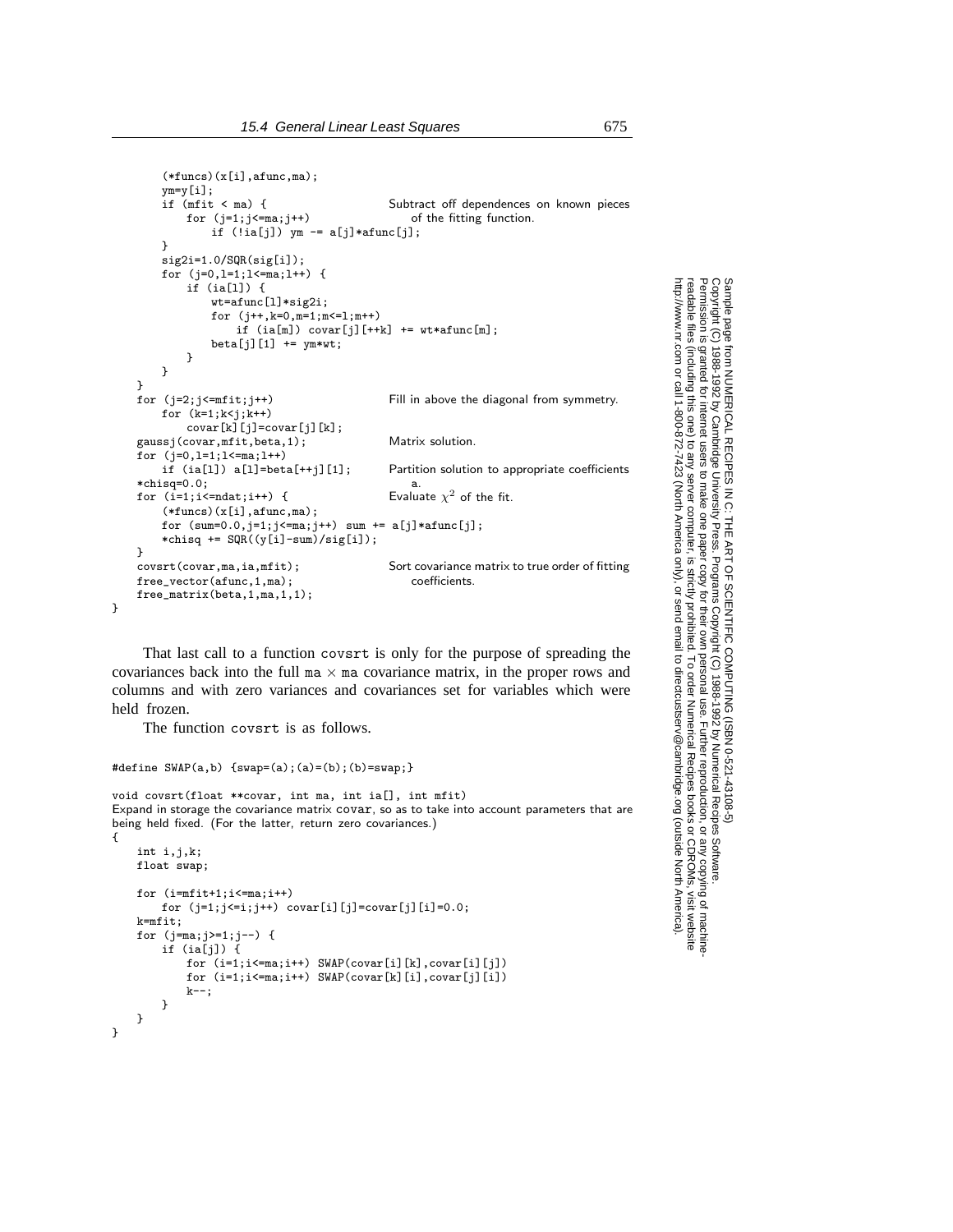#### **Solution by Use of Singular Value Decomposition**

In some applications, the normal equations are perfectly adequate for linear least-squares problems. However, in many cases the normal equations are very close to singular. A zero pivot element may be encountered during the solution of the linear equations (e.g., in gaussj), in which case you get no solution at all. Or a very small pivot may occur, in which case you typically get fitted parameters a *<sup>k</sup>* with very large magnitudes that are delicately (and unstably) balanced to cancel out almost precisely when the fitted function is evaluated.

Why does this commonly occur? The reason is that, more often than experimenters would like to admit, data do not clearly distinguish between two or more of the basis functions provided. If two such functions, or two different combinations of functions, happen to fit the data about equally well — or equally badly — then the matrix  $[\alpha]$ , unable to distinguish between them, neatly folds up its tent and becomes singular. There is a certain mathematical irony in the fact that least-squares problems are *both* overdetermined (number of data points greater than number of parameters) *and* underdetermined (ambiguous combinations of parameters exist); but that is how it frequently is. The ambiguities can be extremely hard to notice *a priori* in complicated problems.

Enter singular value decomposition (SVD). This would be a good time for you to review the material in  $\S2.6$ , which we will not repeat here. In the case of an overdetermined system, SVD produces a solution that is the best approximation in the least-squares sense, cf. equation (2.6.10). That is exactly what we want. In the case of an underdetermined system, SVD produces a solution whose values (for us, the  $a_k$ 's) are smallest in the least-squares sense, cf. equation (2.6.8). That is also what we want: When some combination of basis functions is irrelevant to the fit, that combination will be driven down to a small, innocuous, value, rather than pushed up to delicately canceling infinities.

In terms of the design matrix  $A$  (equation 15.4.4) and the vector **b** (equation 15.4.5), minimization of  $\chi^2$  in (15.4.3) can be written as

find **a** that minimizes 
$$
\chi^2 = |\mathbf{A} \cdot \mathbf{a} - \mathbf{b}|^2
$$
 (15.4.16)

Comparing to equation (2.6.9), we see that this is precisely the problem that routines svdcmp and svbksb are designed to solve. The solution, which is given by equation (2.6.12), can be rewritten as follows: If **U** and **V** enter the SVD decomposition of **A** according to equation (2.6.1), as computed by svdcmp, then let the vectors  $U_{(i)}$   $i = 1, \ldots, M$  denote the *columns* of **U** (each one a vector of length N); and let the vectors  $V_{(i)}$ ;  $i = 1, ..., M$  denote the *columns* of V (each one a vector of length  $M$ ). Then the solution (2.6.12) of the least-squares problem (15.4.16) can be written as

$$
\mathbf{a} = \sum_{i=1}^{M} \left( \frac{\mathbf{U}_{(i)} \cdot \mathbf{b}}{w_i} \right) \mathbf{V}_{(i)}
$$
(15.4.17)

where the  $w_i$  are, as in §2.6, the singular values calculated by svdcmp.

Equation (15.4.17) says that the fitted parameters **a** are linear combinations of the columns of **V**, with coefficients obtained by forming dot products of the columns

Permission is granted for internet users to make one paper copy for their own personal use. Further reproduction, or any copyin Copyright (C) 1988-1992 by Cambridge University Press.Programs Copyright (C) 1988-1992 by Numerical Recipes Software. g of machinereadable files (including this one) to any servercomputer, is strictly prohibited. To order Numerical Recipes booksor CDROMs, visit website http://www.nr.com or call 1-800-872-7423 (North America only),or send email to directcustserv@cambridge.org (outside North America).

Sample page from NUMERICAL RECIPES IN C: THE ART OF SCIENTIFIC COMPUTING (ISBN 0-521-43108-5)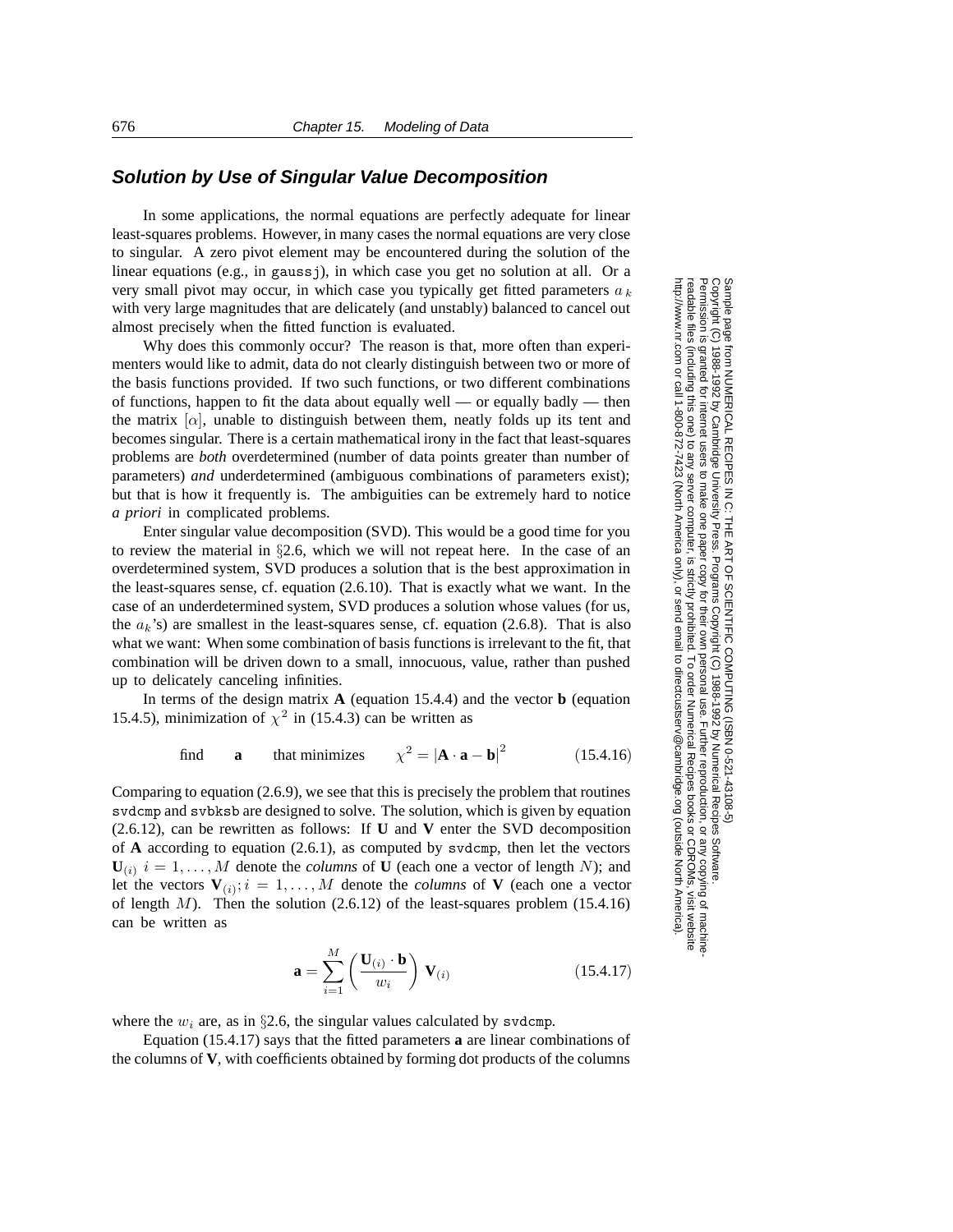of **U** with the weighted data vector (15.4.5). Though it is beyond our scope to prove here, it turns out that the standard (loosely, "probable") errors in the fitted parameters are also linear combinations of the columns of **V**. In fact, equation (15.4.17) can be written in a form displaying these errors as

$$
\mathbf{a} = \left[\sum_{i=1}^{M} \left(\frac{\mathbf{U}_{(i)} \cdot \mathbf{b}}{w_i}\right) \mathbf{V}_{(i)}\right] \pm \frac{1}{w_1} \mathbf{V}_{(1)} \pm \cdots \pm \frac{1}{w_M} \mathbf{V}_{(M)} \tag{15.4.18}
$$

Here each  $\pm$  is followed by a standard deviation. The amazing fact is that, decomposed in this fashion, the standard deviations are all mutually independent (uncorrelated). Therefore they can be added together in root-mean-square fashion. What is going on is that the vectors  $V(i)$  are the principal axes of the error ellipsoid of the fitted parameters **a** (see §15.6).

It follows that the variance in the estimate of a parameter  $a_j$  is given by

$$
\sigma^{2}(a_{j}) = \sum_{i=1}^{M} \frac{1}{w_{i}^{2}} [\mathbf{V}_{(i)}]_{j}^{2} = \sum_{i=1}^{M} \left(\frac{V_{ji}}{w_{i}}\right)^{2}
$$
(15.4.19)

whose result should be identical with (15.4.14). As before, you should not be surprised at the formula for the covariances, here given without proof,

$$
Cov(a_j, a_k) = \sum_{i=1}^{M} \left( \frac{V_{ji} V_{ki}}{w_i^2} \right)
$$
 (15.4.20)

We introduced this subsection by noting that the normal equations can fail by encountering a zero pivot. We have not yet, however, mentioned how SVD overcomes this problem. The answer is: If any singular value  $w_i$  is zero, its reciprocal in equation (15.4.18) should be set to zero, not infinity. (Compare the discussion preceding equation 2.6.7.) This corresponds to adding to the fitted parameters **a** a *zero* multiple, rather than some random large multiple, of any linear combination of basis functions that are degenerate in the fit. It is a good thing to do!

Moreover, if a singular value  $w_i$  is nonzero but very small, you should also define *its* reciprocal to be zero, since its apparent value is probably an artifact of roundoff error, not a meaningful number. A plausible answer to the question "how small is small?" is to edit in this fashion all singular values whose ratio to the largest singular value is less than N times the machine precision  $\epsilon$ . (You might argue for  $\sqrt{N}$ , or a constant, instead of N as the multiple; that starts getting into hardware-dependent questions.)

There is another reason for editing even *additional* singular values, ones large enough that roundoff error is not a question. Singular value decomposition allows you to identify linear combinations of variables that just happen not to contribute much to reducing the  $\chi^2$  of your data set. Editing these can sometimes reduce the probable error on your coefficients quite significantly, while increasing the minimum  $\chi^2$  only negligibly. We will learn more about identifying and treating such cases in §15.6. In the following routine, the point at which this kind of editing would occur is indicated.

Generally speaking, we recommend that you always use SVD techniques instead of using the normal equations. SVD's only significant disadvantage is that it requires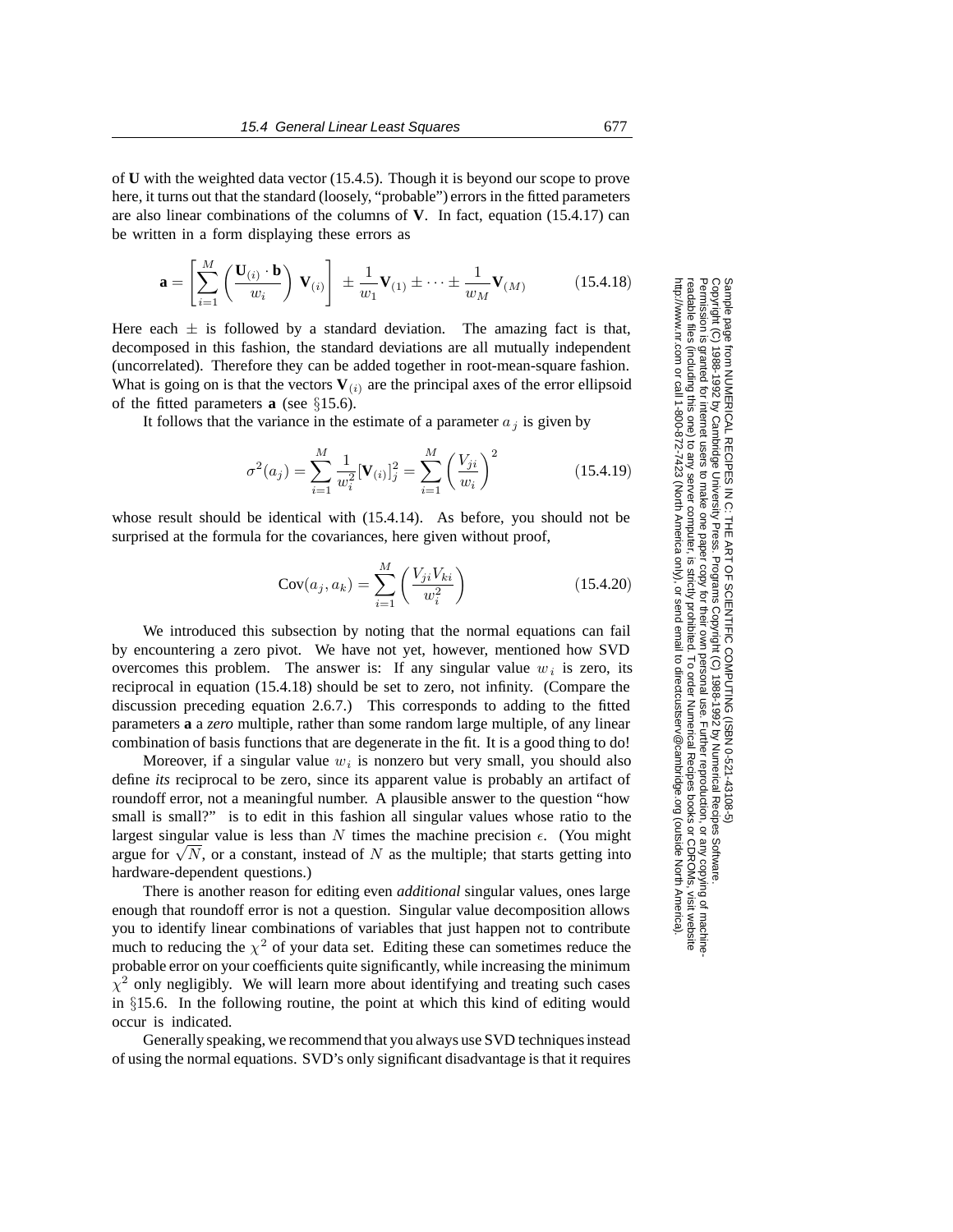an extra array of size  $N \times M$  to store the whole design matrix. This storage is overwritten by the matrix **U**. Storage is also required for the  $M \times M$  matrix **V**, but this is instead of the same-sized matrix for the coefficients of the normal equations. SVD can be significantly slower than solving the normal equations; however, its great advantage, that it (theoretically) *cannot fail*, more than makes up for the speed disadvantage.

In the routine that follows, the matrices  $u, v$  and the vector w are input as working space. The logical dimensions of the problem are ndata data points by ma basis functions (and fitted parameters). If you care only about the values a of the fitted parameters, then  $u, v, w$  contain no useful information on output. If you want probable errors for the fitted parameters, read on.

```
#define TOL 1.0e-5 Default value for single precision and vari-
                                                 ables scaled to order unity.
void svdfit(float x[], float y[], float sig[], int ndata, float a[], int ma,
    float **u, float **v, float w[], float *chisq,
    void (*funcs)(float, float [], int))
Given a set of data points x[1..ndata], y[1..ndata] with individual standard deviations
sig[1..ndata], use \chi^2 minimization to determine the coefficients a[1..ma] of the fit-
ting function y = \sum_i a_i \times \text{afunc}_i(x). Here we solve the fitting equations using singular
value decomposition of the ndata by ma matrix, as in §2.6. Arrays u[1..ndata][1..ma],
v[1..ma][1..ma], and w[1..ma] provide workspace on input; on output they define the
singular value decomposition, and can be used to obtain the covariance matrix. The pro-
gram returns values for the ma fit parameters a, and \chi^2, chisq. The user supplies a routine
funcs(x,afunc,ma) that returns the ma basis functions evaluated at x = x in the array
afunc[1..ma].
{
    void svbksb(float **u, float w[], float **v, int m, int n, float b[],
        float x[]);
    void svdcmp(float **a, int m, int n, float w[], float **v);
    int j,i;
   float wmax,tmp,thresh,sum,*b,*afunc;
    b=vector(1,ndata);
    afunc=vector(1,ma);<br>for (i=1; i<=ndata; i++) {
                                              Accumulate coefficients of the fitting ma-
        (*funcs)(x[i].afunc,ma); trix.
        tmp=1.0/sig[i];
        for (j=1; j<=ma; j++) u[i][j]=afunc[j]*tmp;
        b[i]=y[i]*tmp;}
    svdcmp(u,ndata,ma,w,v); Singular value decomposition.
    wmax=0.0; Edit the singular values, given TOL from the for (j=1;j<=ma;j++) Edit the singular values, given TOL from the for (j=1;j<=ma;j++)
    for (j=1;j<=ma;j++) #define statement, between here ...
        if (w[j] > wmax) wmax=w[j];
    thresh=TOL*wmax;
    for (i=1; i \le m a; i++)if (w[j] < thresh) w[j]=0.0; ...and here.
    svbksb(u,w,v,ndata,ma,b,a);<br>*chisq=0.0:
                                              Evaluate chi-square.
    for (i=1; i \leq -ndata; i++) {
        (*funcs)(x[i],afunc,ma);for (sum=0.0,j=1;j<=ma;j++) sum += a[j]*afunc[j];*chisq += (tmp=(y[i]-sum)/sig[i],tmp*tmp);
    }
    free_vector(afunc,1,ma);
    free_vector(b,1,ndata);
```
Permission is granted for internet users to make one paper copy for their own personal use. Further reproduction, or any copyin

computer, is strictly prohibited. To order Numerical Recipes books

oyright (C) 1988-1992 by Numerical Recipes Software.<br>r own personal use. Further reproduction, or any copying of machine<br>ibited. To order Numerical Recipes books or CDROMs, visit website<br>email to directcustserv@cambridge

or send email to directcustserv@cambridge.org (outside North America).

Programs Copyright (C) 1988-1992 by Numerical Recipes Software.

PUTING (ISBN 0-521-43'<br>1988-1992 by Numerical

 $(9 - 8)$ 

g of machine-

or CDROMs, visit website

Copyright (C) 1988-1992 by Cambridge University Press.

readable files (including this one) to any server

Sample page from I<br>Copyright (C) 1988<br>Permission is grant<br>readable files (inclu<br>http://www.nr.com c

http://www.nr.com or call 1-800-872-7423 (North America only),

from NUMERICAL RECIPES IN C: THE ART OF SCIENTIFIC C<br>1988-1992 by Cambridge University Press. Programs Copyright<br>granted for internet users to make one paper copy for their own <sub>1</sub>

Sample page from NUMERICAL RECIPES IN C: THE ART OF SCIENTIFIC COMPUTING (ISBN 0-521-43108-5)

SCIENTIFIC COMPUTING

}

#include "nrutil.h"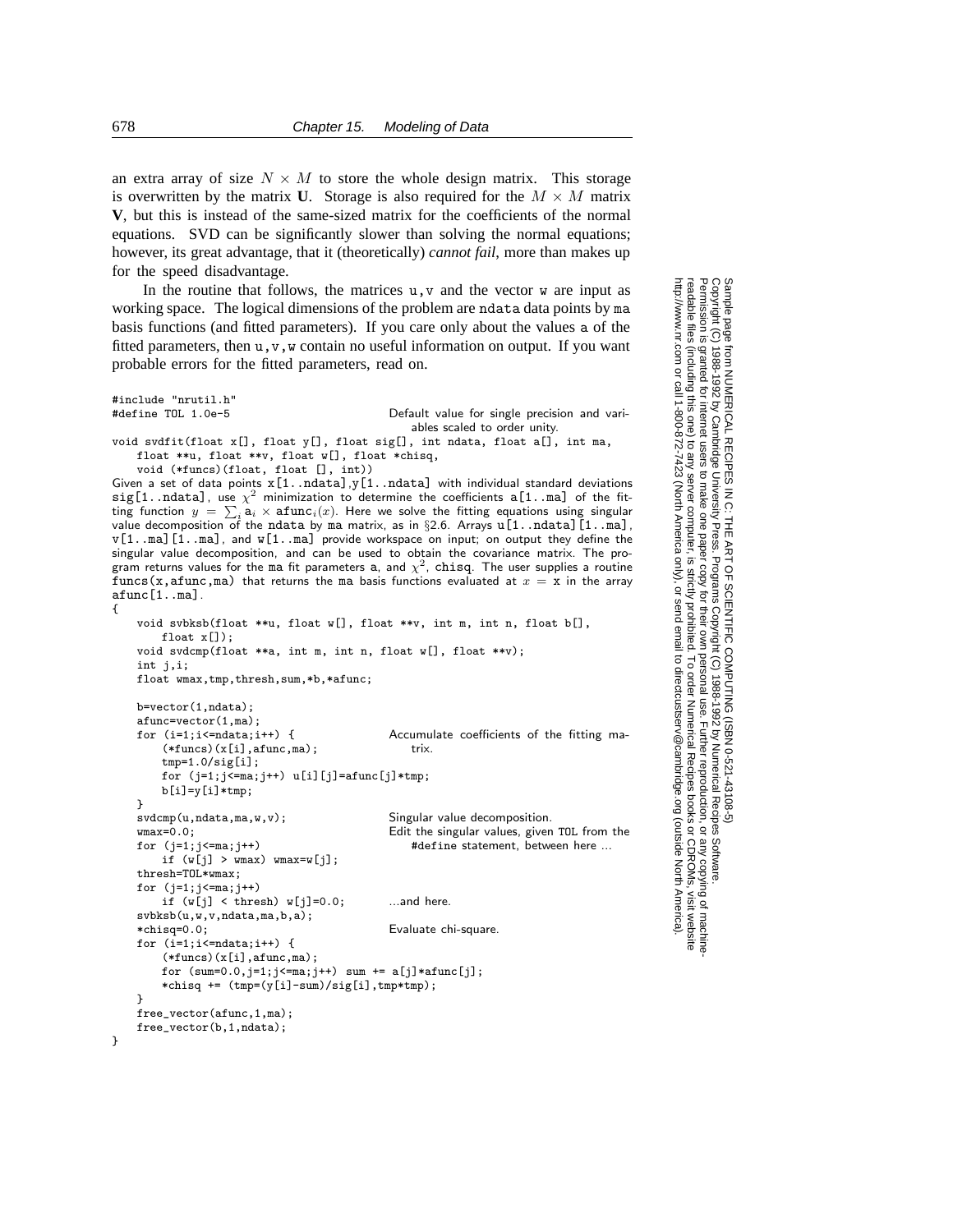Feeding the matrix v and vector w output by the above program into the following short routine, you easily obtain variances and covariances of the fitted parameters a. The square roots of the variances are the standard deviations of the fitted parameters. The routine straightforwardly implements equation (15.4.20) above, with the convention that singular values equal to zero are recognized as having been edited out of the fit.

```
#include "nrutil.h"
```
void svdvar(float \*\*v, int ma, float w[], float \*\*cvm) To evaluate the covariance matrix  $ccm[1..m]$  [1..ma] of the fit for ma parameters obtained by svdfit, call this routine with matrices  $v[1..m]$ [1..ma],  $w[1..m]$  as returned from svdfit. {

```
int k,j,i;
float sum,*wti;
wti=vector(1,ma);
for (i=1;i<=ma;i++) {
    wti[i]=0.0:
    if (w[i]) wti[i]=1.0/(w[i]*w[i]);
}
for (i=1; i \leq m a; i++) { Sum contributions to covariance matrix (15.4.20).
    for (j=1; j<=i; j++) {
       for (sum=0.0, k=1; k<=ma; k++) sum += v[i][k]*v[j][k]*wti[k];cvm[j][i]=cvm[i][j]=sum;
   }
}
free_vector(wti,1,ma);
```
#### **Examples**

}

Be aware that some apparently nonlinear problems can be expressed so that they are linear. For example, an exponential model with two parameters  $a$  and  $b$ ,

 $y(x) = a \exp(-bx)$  (15.4.21)

can be rewritten as

 $\log[y(x)] = c - bx$  (15.4.22)

which is linear in its parameters  $c$  and  $b$ . (Of course you must be aware that such transformations do not exactly take Gaussian errors into Gaussian errors.)

Also watch out for "non-parameters," as in

$$
y(x) = a \exp(-bx + d)
$$
\n(15.4.23)

Here the parameters  $a$  and  $d$  are, in fact, indistinguishable. This is a good example of where the normal equations will be exactly singular, and where SVD will find a zero singular value. SVD will then make a "least-squares" choice for setting a balance between  $a$  and  $d$  (or, rather, their equivalents in the linear model derived by taking the logarithms). However — and this is true whenever SVD gives back a zero singular value — you are better advised to figure out analytically where the degeneracy is among your basis functions, and then make appropriate deletions in the basis set.

Here are two examples for user-supplied routines funcs. The first one is trivial and fits a general polynomial to a set of data: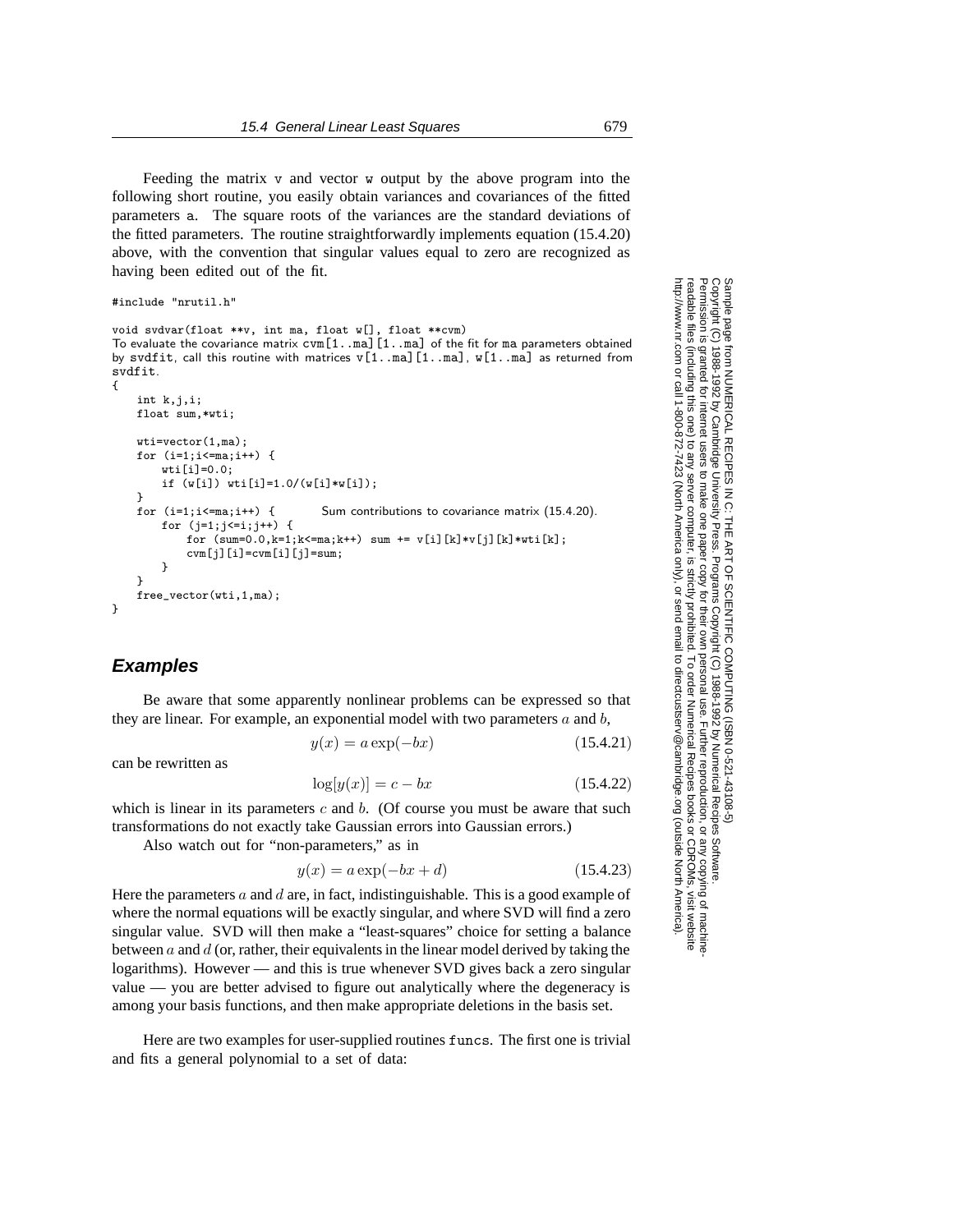```
void fpoly(float x, float p[], int np)
Fitting routine for a polynomial of degree np-1, with coefficients in the array p[1..np].
{
    int j;
    p[1]=1.0;
    for (j=2; j<=np; j++) p[j]=p[j-1]*x;
```

```
}
```
The second example is slightly less trivial. It is used to fit Legendre polynomials up to some order nl-1 through a data set.

```
void fleg(float x, float pl[], int nl)
Fitting routine for an expansion with nl Legendre polynomials pl, evaluated using the recurrence
relation as in §5.5.
```

```
{
    int j;
    float twox,f2,f1,d;
   pl[1]=1.0;
    pl[2]=x;
    if (nl > 2) {
        twox=2.0*x;
        f2=x;d=1.0;
        for (j=3; j<=n1; j++) {
            f1=dt+;
            f2 \leftarrow twox:
            pl[j]=(f2*pl[j-1]-f1*pl[j-2])/d;
        }
    }
}
```
### **Multidimensional Fits**

If you are measuring a single variable  $y$  as a function of more than one variable — say, a *vector* of variables **x**, then your basis functions will be functions of a vector,  $X_1(\mathbf{x}), \ldots, X_M(\mathbf{x})$ . The  $\chi^2$  merit function is now

$$
\chi^2 = \sum_{i=1}^{N} \left[ \frac{y_i - \sum_{k=1}^{M} a_k X_k(\mathbf{x}_i)}{\sigma_i} \right]^2
$$
 (15.4.24)

All of the preceding discussion goes through unchanged, with x replaced by **x**. In fact, if you are willing to tolerate a bit of programming hack, you can use the above programs without any modification: In both lfit and svdfit, the only use made of the array elements  $x[i]$  is that each element is in turn passed to the user-supplied routine funcs, which duly gives back the values of the basis functions at that point. If you set x[i]=i before calling lfit or svdfit, and independently provide funcs with the true vector values of your data points (e.g., in global variables), then funcs can translate from the fictitious x[i]'s to the actual data points before doing its work.

#### CITED REFERENCES AND FURTHER READING:

Bevington, P.R. 1969, Data Reduction and Error Analysis for the Physical Sciences (New York: McGraw-Hill), Chapters 8–9.